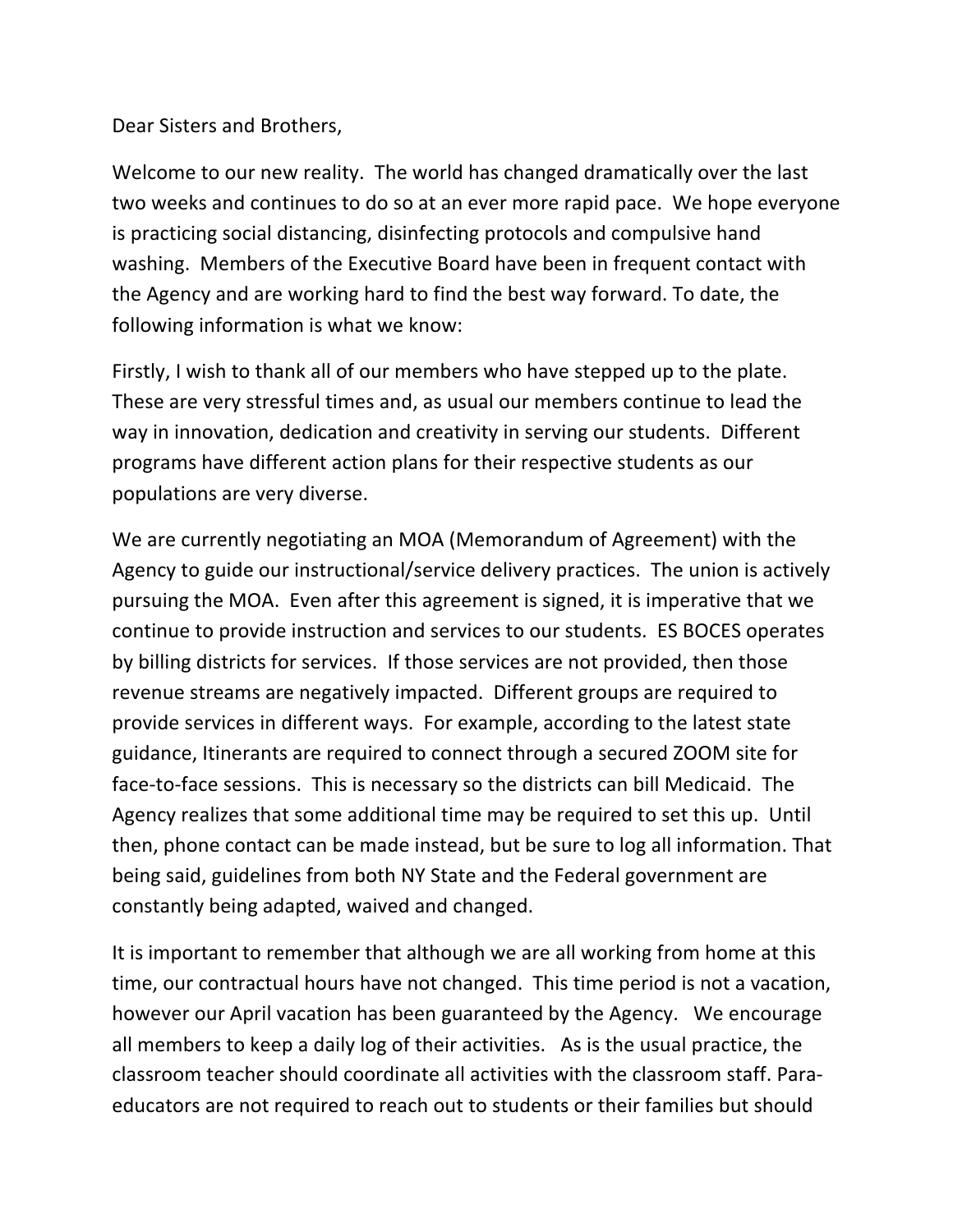be reaching out to the members of their classroom team daily. Para-educators should also be checking their emails and taking directives from classroom teachers. All contact made and school-related work needs to be documented. We have attached a sample log that is broad enough for all staff to use. This log does not need to be furnished unless requested, but it will serve as your proof of productivity should districts ask the Agency for burden of proof regarding justification for billing.

As we move forward my friends, let us continue to support each other however we can. We will continue to provide the best leadership we can with courage, faith and determination. We thank you for being the best union members in New York. Please continue to practice social distancing. We will continue to stay on top of things and keep you informed in our ever-changing world.

As always, unity and strength,

Jim Beck